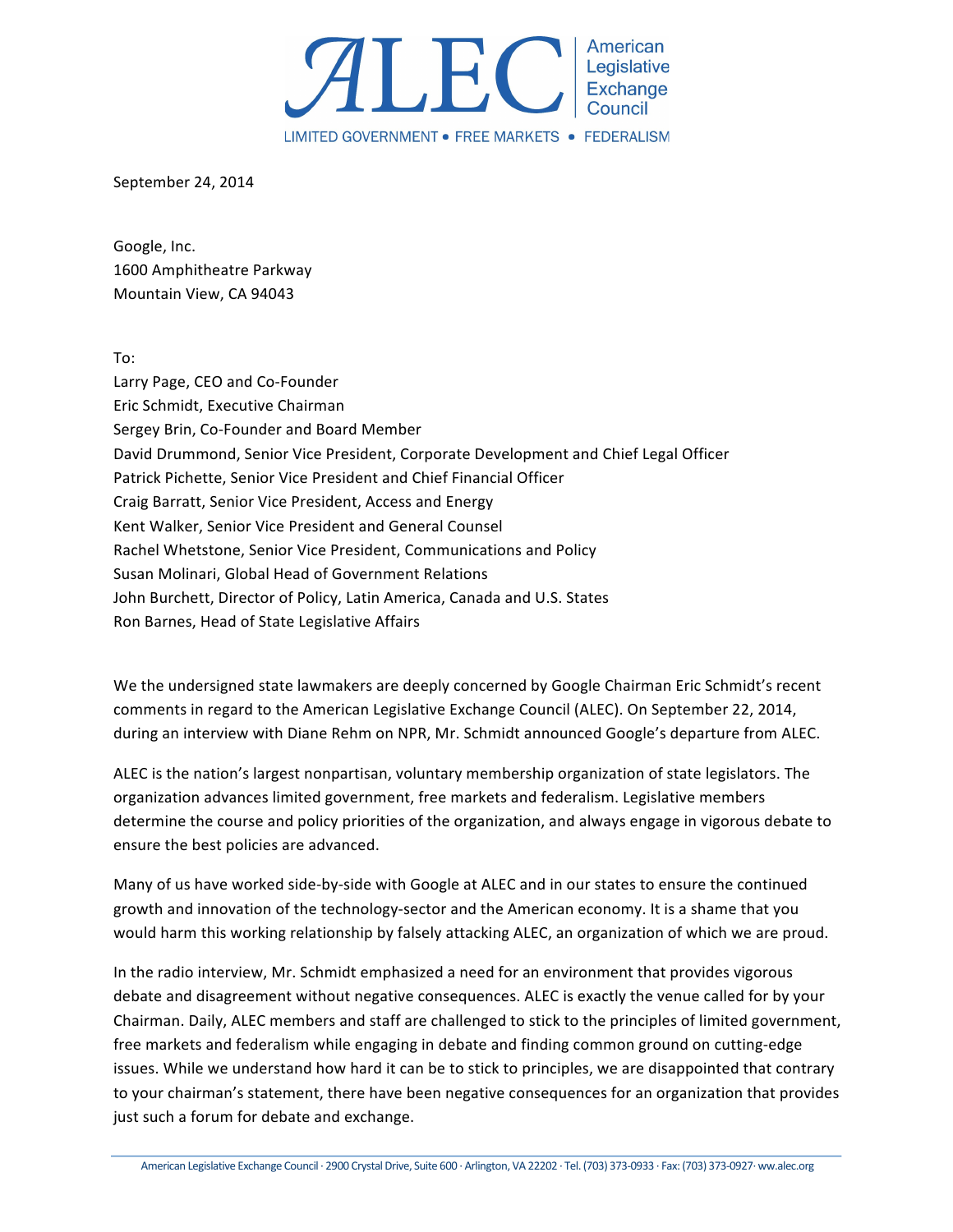

Schmidt also stated Google has a very strong view that decisions in politics should be based on facts. However, your calculated departure from ALEC is based on misinformation from climate activists who intentionally confuse free market policy perspectives for climate change denial.

The facts are: ALEC recognizes that climate change is an important issue and just hosted a roundtable conversation for a variety of companies—including Google—on this very issue. Indeed, no ALEC model policy denies climate change; however, the organization does maintain model policy designed to address the scientific and economic aspects of the issue of climate change. The organizations that pressured you consistently conflate climate change denial with having significant concerns over government mandates, subsidies and climate regulations. To ALEC, nothing is more anathema than the government picking winners and losers.

ALEC is often the subject of attention because our unique public-private partnership is so effective at sharing and debating policy perspectives and educating legislators. We appreciate that Google has an important perspective on innovation in the public policy arena, and it will be missed in future discussions as a result of short-sighted decision making.

Sincerely,

| Majority Leader Linda Upmeyer | $IA-54$       | <b>ALEC National Chair</b>                |
|-------------------------------|---------------|-------------------------------------------|
| Rep. Phil King                | $TX-61$       | <b>ALEC First-Vice Chair</b>              |
| Sen Leah Vukmir               | $WI-5$        | <b>ALEC Second-Vice Chair</b>             |
| Sen. Jim Buck                 | $IN-21$       | <b>ALEC Treasurer</b>                     |
| Rep. Liston Barfield          | $SC-58$       | <b>ALEC Secretary</b>                     |
| Rep. Blair Thoreson           | <b>ND-44</b>  | ALEC Chair, Communications and Technology |
| Speaker William Howell        | <b>VA-28</b>  |                                           |
| Speaker Ray Merrick           | $KS-27$       |                                           |
| Senate President Susan Wagle  | $KS-30$       |                                           |
| Rep. Rick Gray, Majority Whip | AZ-21         |                                           |
| Sen. Tim Moffitt              | <b>NC-116</b> |                                           |
| Rep. Linda Johnson            | <b>NC-83</b>  |                                           |
| Rep. George Cleveland         | $NC-14$       |                                           |
| Rep. Dennis Riddell           | <b>NC-64</b>  |                                           |
| Rep. Alan Clemmons            | SC-107        |                                           |
| Rep. Garry Smith              | $SC-27$       |                                           |
| Sen. Danny Verdin             | $SC-9$        |                                           |
| Rep. Ralph Kennedy            | $SC-39$       |                                           |
| Rep. Michael Pitts            | $SC-14$       |                                           |
| Sen. David Verdin             | $SC-9$        |                                           |
| Sen. Mike Fair                | $SC-6$        |                                           |
| Sen. Ray Cleary               | $SC-34$       |                                           |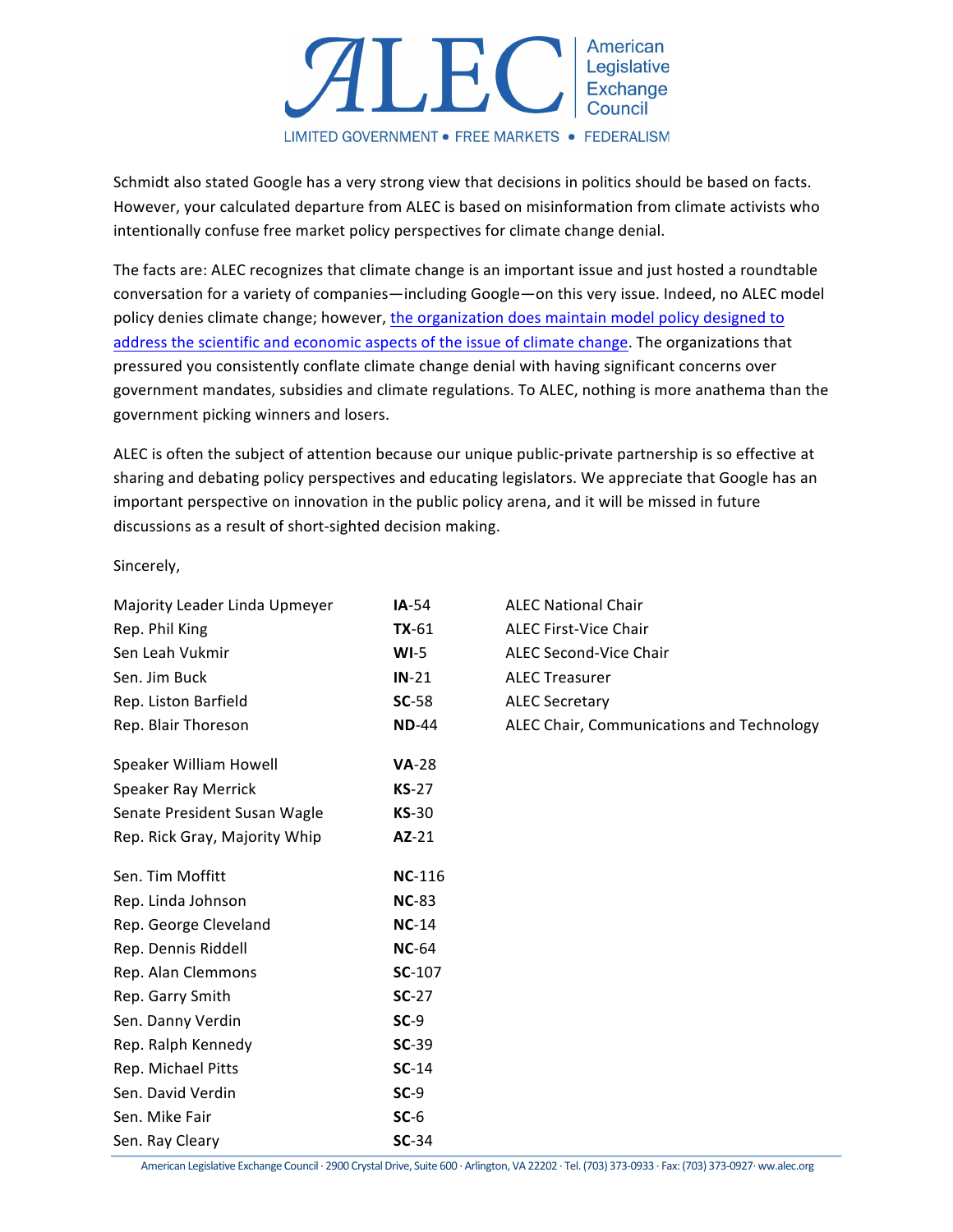

| Sen. Judson Hill        | $GA-32$      |
|-------------------------|--------------|
| Rep. Ben Harbin         | GA-122       |
| Rep. Bruce Williamson   | GA-115       |
| Rep. John Carson        | GA-46        |
| Rep. Wendell Willard    | $GA-51$      |
| Sen. David Johnson      | $IA-1$       |
| Rep. Greg Forristall    | $IA-22$      |
| Rep. Ralph Watts        | $IA-19$      |
| Rep. Mark Costello      | $IA-23$      |
| Rep. Dawn Pettengill    | IA-75        |
| Sen. Dan Zumbach        | $IA-48$      |
| Rep. Dave Deyoe         | $IA-49$      |
| Rep. John Enns          | <b>OK-41</b> |
| Sen. Kim David          | OK-18        |
| Sen. Rob Johnson        | <b>OK-22</b> |
| Sen. Gary Stanislawski  | <b>OK-35</b> |
| Rep. Tom Newell         | <b>OK-28</b> |
| Rep. Mike Sanders       | OK-59        |
| Rep. Jason Murphey      | OK-31        |
| Rep. Harold Wright      | OK-57        |
| Rep. Ann Coody          | <b>OK-64</b> |
| Sen. Cliff Adridge      | OK-42        |
| Rep. Mike Jackson       | <b>OK-40</b> |
| Rep. David Derby        | OK-74        |
| Sen. Bill Brown         | OK-36        |
| Rep. John Huffman       | OR-59        |
| Rep. Gene Whisnant      | OR-53        |
| Rep. Dave Frizzell      | $IN-93$      |
| Sen. Wayne Niederhauser | <b>UT-9</b>  |
| Sen. Joel Anderson      | $CA-36$      |
| Rep. Gary Banz          | OK-101       |
| Sen. Chris Shank        | $MD-2$       |
| Rep. Nate Bell          | <b>AR-20</b> |
| Rep. John Wood          | $FL-41$      |
| Rep. Michael Bileca     | $FL-115$     |
| Sen. Nancy Barto        | AZ-15        |
| Sen. Jim Smith          | <b>NE-14</b> |
| Rep. Curry Todd         | <b>TN-95</b> |
| Rep. Bob Thorpe         | $AZ-6$       |
| Rep. Jeff Thompson      | $ID-30a$     |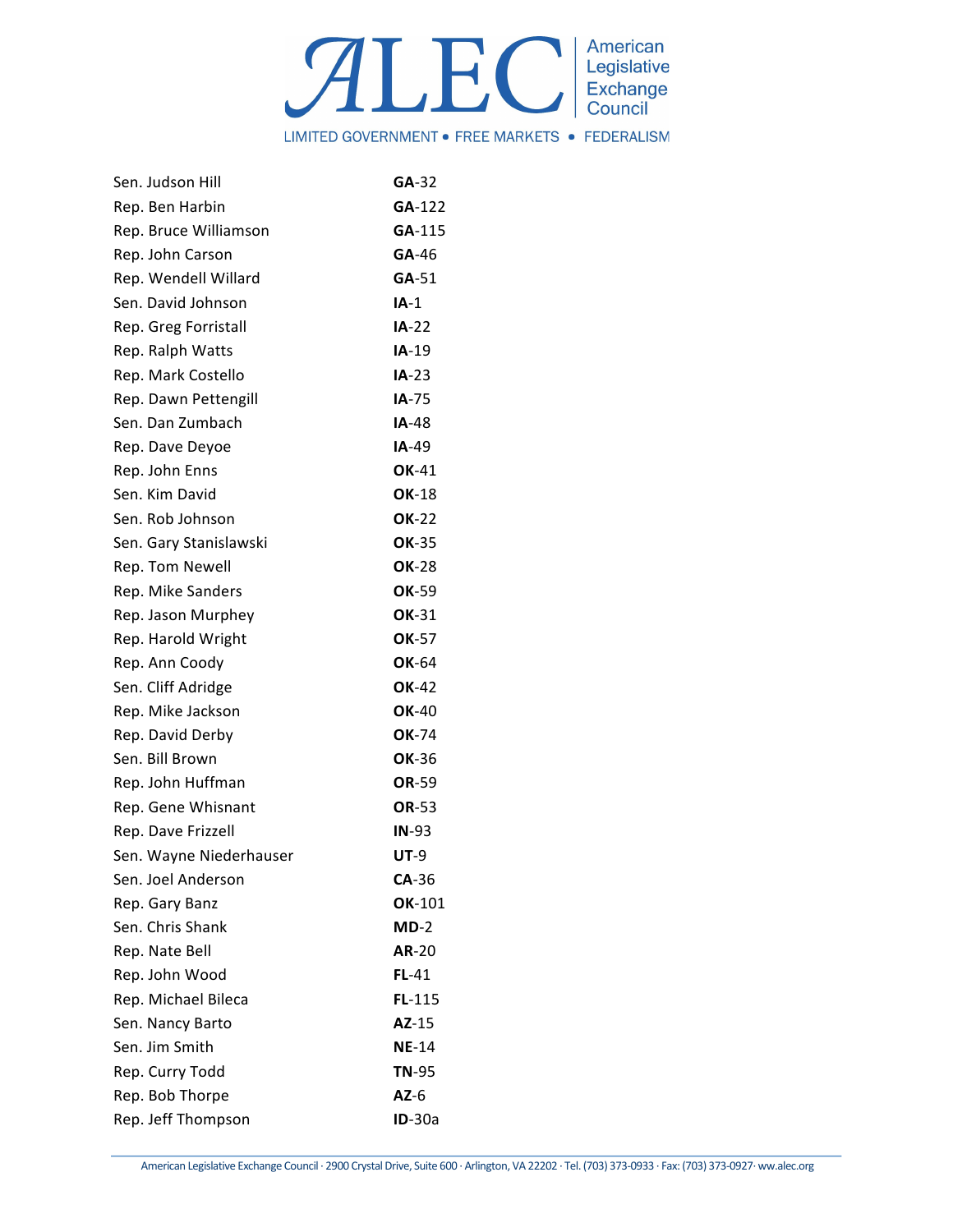

| Rep. Woody Burton      | $IN-58$                |
|------------------------|------------------------|
| Sen. William Seitz     | OH-8                   |
| Sen. Bill Cadman       | $CO-12$                |
| Sen. Michael Lamoureux | AR-16                  |
| Rep. David Reis        | $IL-109$               |
| Sen. Dan Lederman      | $SD-16$                |
| Rep. Lou Terhar        | <b>OH-30</b>           |
| Rep. Libby Szabo       | $CO-27$                |
| Rep. Norine Kasperik   | $WY-32$                |
| Sen. Larry Powell      | $KS-39$                |
| Rep. Gary Chism        | $MS-37$                |
| Rep. Jason Isaac       | <b>TX-45</b>           |
| Sen. Giles Ward        | $MS-18$                |
| Rep. Pamela Tucker     | NH-Rock 23             |
| Sen. Kelli Ward        | $AZ-5$                 |
| Rep. Dan Ruby          | <b>ND-38</b>           |
| Rep. Lawrence Klemin   | <b>ND-47</b>           |
| Rep. William O'Brien   | NH-Hillsborough 5      |
| Rep. Dan Hawkins       | <b>KS-100</b>          |
| Del. Susan Krebs       | <b>MD-9B</b>           |
| Rep. David Moore       | $MT-91$                |
| Rep Duane Quam         | $MN-25A$               |
| Rep. Dennis Roch       | <b>NM-67</b>           |
| Del. Terry Kilgore     | $VA-1$                 |
| Rep. Allen Jaggi       | $WY-19$                |
| Rep. Blaine Campbell   | $SD-35$                |
| Rep. David Livingston  | AZ-22                  |
| Rep. Jeremy Thiesfeldt | $WI-52$                |
| Rep. Daniel McGuire    | <b>NH-Merrimack 21</b> |
| Del. Nicholaus Kipke   | $MD-31$                |
| Rep. Warren Groen      | NH-Strafford 10        |
| Rep. Steve Brunk       | $KS-85$                |
| Sen. Frank Ruff        | $VA-15$                |
| Rep. Robert Helm       | VT-Rutland 3           |
| Rep. Brian Greene      | $UT-57$                |
| Rep. Michael Beard     | <b>MN-55A</b>          |
| Rep. Yvette Herrell    | <b>NM-51</b>           |
| Rep. Jimmy Eldridge    | $TN-73$                |
| Rep. Kris Langer       | $SD-25$                |
| Del. Kathy Szeliga     | $MD-7$                 |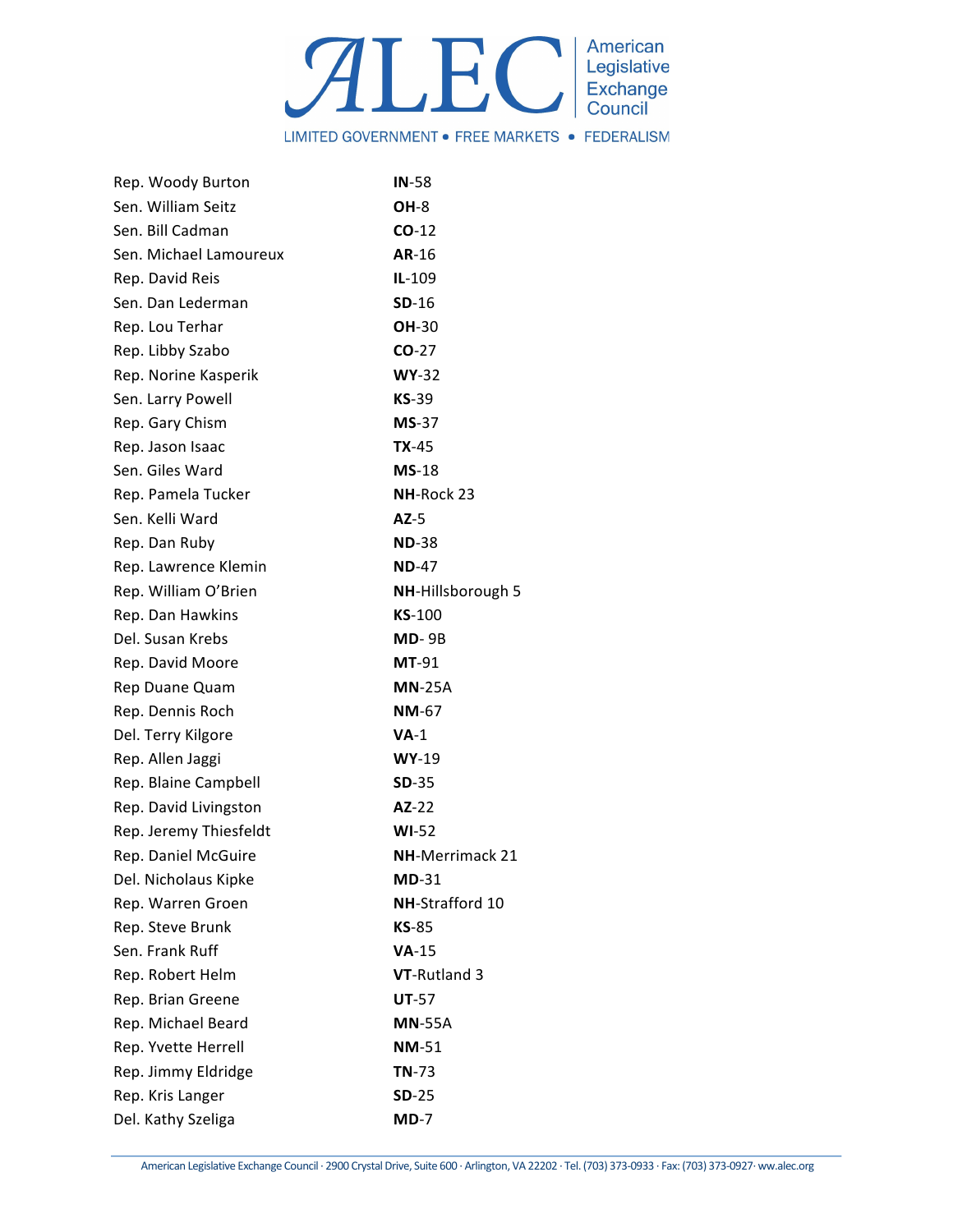

| <b>WY-57</b>       |
|--------------------|
| $IN-18$            |
| AR-93              |
| AL-35              |
| AR-29              |
| <b>KS-70</b>       |
| $MD-5$             |
| <b>MT-48</b>       |
| $KS-110$           |
| $ME-33$            |
| $KS-82$            |
| $CO-21$            |
| $SD-21$            |
| $UT-22$            |
| $ND-3$             |
| $SD-33$            |
| $CO-9$             |
| $AZ-6$             |
| $SD-12$            |
| $SD-12$            |
| $ND-22$            |
| $WV-64$            |
| $MS-83$            |
| $TX-55$            |
| $TX-65$            |
| NH-Hillsborough 21 |
| $MS-22$            |
| $WY-26$            |
| $MD-26$            |
| $SD-8$             |
| $AK-1$             |
| $ND-8$             |
| OH-57              |
| MO-31              |
| $TX-89$            |
| OH-95              |
| $TN-72$            |
| NH-Hillsborough 40 |
| $KS-28$            |
| NH-Hillsborough 37 |
|                    |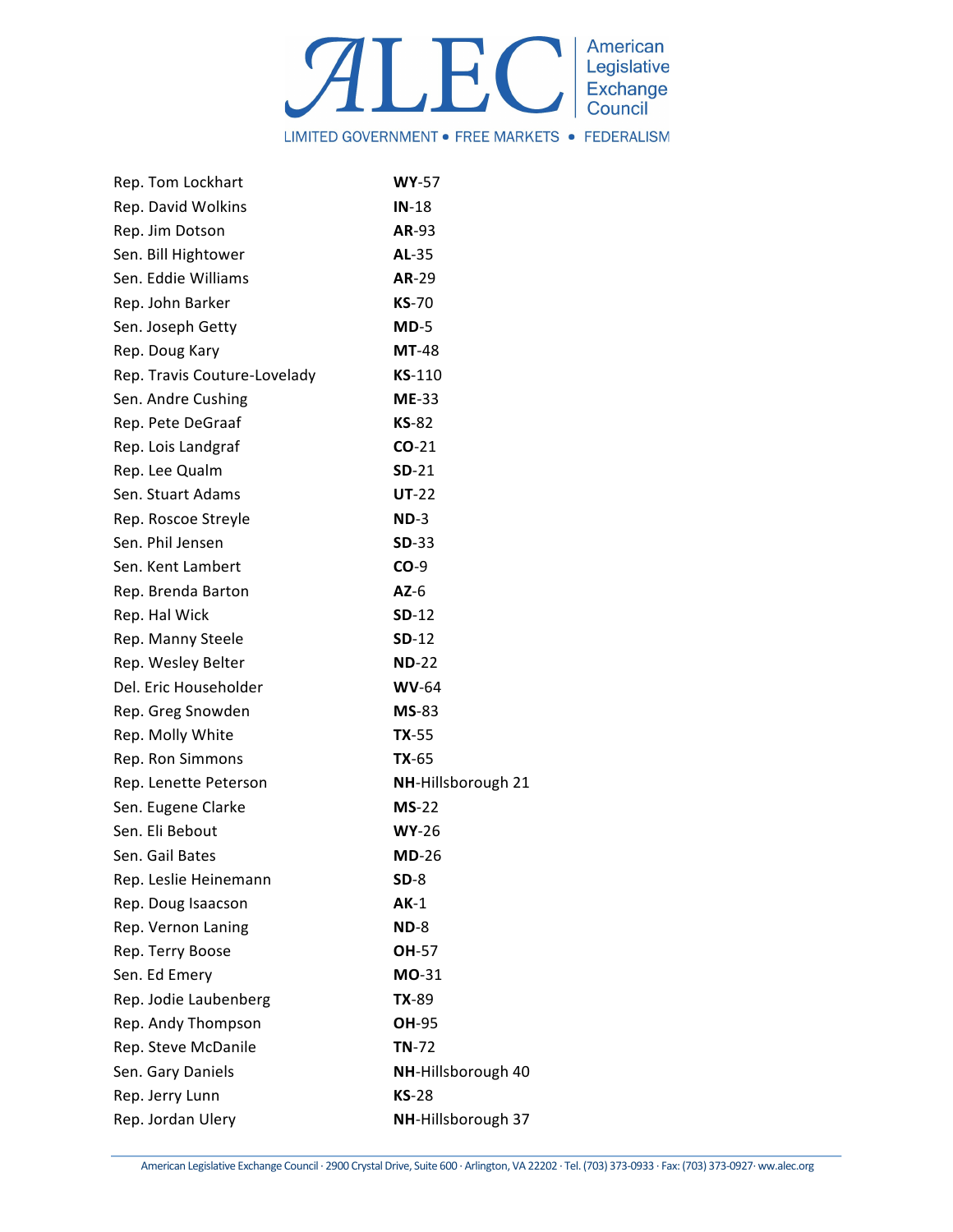

| Sen. Dolores Gresham   | $TN-26$       |
|------------------------|---------------|
| Rep. Ken Weyler        | $NH-13$       |
| Sen. Mary Pilcher-Cook | $KS-10$       |
| Rep. Tom Morrison      | $IL-54$       |
| Rep. Bette Grande      | $ND-41$       |
| Rep. Mike Nathe        | $ND-30$       |
| Rep. Wes Keller        | $AK-10$       |
| Sen. Stan Cooper       | $WY-14$       |
| Rep. Vance Dennis      | $TN-71$       |
| Rep. Dave Murphy       | <b>WI-56</b>  |
| Sen. Kevin Grantham    | $CO-2$        |
| Rep. Debbie Lesko      | $AZ-21$       |
| Rep. Richard Carlson   | $KS-61$       |
| Sen. Ed Walker         | <b>MT-29</b>  |
| Rep. Nathan Winters    | $WY-28$       |
| Rep. Joe Seiwert       | <b>KS-101</b> |
| Rep. Jack Williams     | AL-47         |
| Sen. Jeff Monroe       | $SD-24$       |
| Rep. Cindy Pugh        | $MN-33B$      |
| Rep. Karen Rohr        | <b>ND-31</b>  |
| Sen. Bruce Anderson    | $MC-29$       |
| Rep. Thomas Killion    | PA-168        |
| Sen. Leslie Nutting    | $WY-7$        |
| Sen. Wayne Wallingford | <b>MO-27</b>  |
| Sen. Roger Webb        | $MT-23$       |
| Rep. Dan Flynn         | TX-2          |
| Sen. Bill Ketron       | $TN-13$       |
| Sen. William Sharer    | $NM-1$        |
| Sen. Richard Alloway   | <b>PA-33</b>  |
| Rep. Jerry Torr        | $IN-39$       |
| Rep. Sean Eberhart     | $IN-57$       |
| Sen. Jim Patrick       | $ID-25$       |
| Rep. Tom Reeder        | <b>WY-58</b>  |
| Rep. Tim Jones         | MO-110        |
| Sen. Ron Griggs        | <b>NM-34</b>  |
| Rep. Andrew Brenner    | <b>OH-67</b>  |
| Rep. James Strickler   | $NM-2$        |
| Rep. John Adams        | OH-85         |
| Rep. Nathan Toman      | $ND-34$       |
| Rep. Sue Allen         | MO-100        |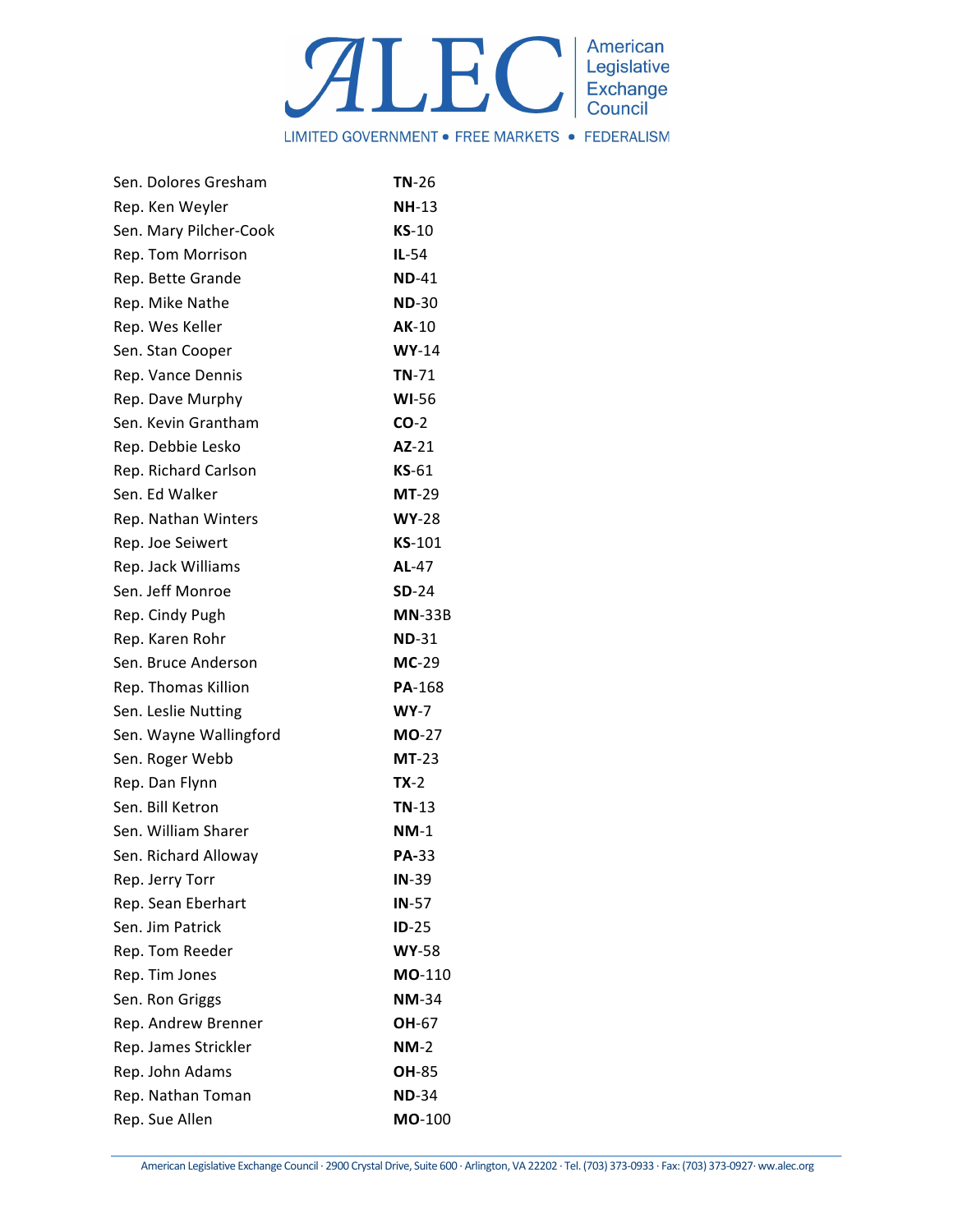

| Sen. Steve Neville    | $NM-2$        |
|-----------------------|---------------|
| Rep. Rhonda Rhoads    | $IN-70$       |
| Sen. Sam Slom         | $HI-9$        |
| Rep. Craig Headland   | <b>ND-29</b>  |
| Rep. Cathrynn Brown   | <b>NM-55</b>  |
| Rep. Rick Miller      | $TX-26$       |
| Sen. Bruce Burns      | $WY-21$       |
| Rep. Dan Zwonitzer    | $WY-43$       |
| Sen. Jan Angel        | $WA-26$       |
| Sen. Margaret Dayton  | $UT-15$       |
| Rep. Terry Gestrin    | $ID-8$        |
| Rep. James Frank      | $TX-69$       |
| Rep. Jim Stalzer      | $SD-11$       |
| Sen. Kelly Hancock    | $TX-9$        |
| Rep. Joanne Blyton    | <b>MT-59</b>  |
| Rep. Brent Steele     | $IN-44$       |
| Rep. John Piscopo     | $CT-76$       |
| Rep. David Miller     | <b>WY-55</b>  |
| Sen. Julia Lynn       | $KS-9$        |
| Sen. Bill Landen      | $WY-27$       |
| Rep. Mike Holmes      | AL-31         |
| Rep. Doug Isaacson    | $AK-1$        |
| Sen. Deidre Henderson | <b>UT-7</b>   |
| Rep. Dan Raulerson    | $FL-58$       |
| Rep. Scott Craig      | <b>SD-33</b>  |
| Rep. Ricky Becker     | $ND-7$        |
| Rep. Tom Walters      | <b>WY-38</b>  |
| Rep. Brian Ellis      | <b>PA-11</b>  |
| Sen. Steve Vick       | $ID-2$        |
| Sen. Larry Hicks      | $WY-11$       |
| Sen. Don Benton       | $WA-17$       |
| Sen. Bill Kintner     | $NE-2$        |
| Rep. James White      | <b>NM-20</b>  |
| Rep. Sondra Erickson  | <b>MN-15A</b> |
| Rep. Nancy Stocksdale | <b>MD-5A</b>  |

## **City Councilmembers**

Councilmember Heidi Thiess League City, TX